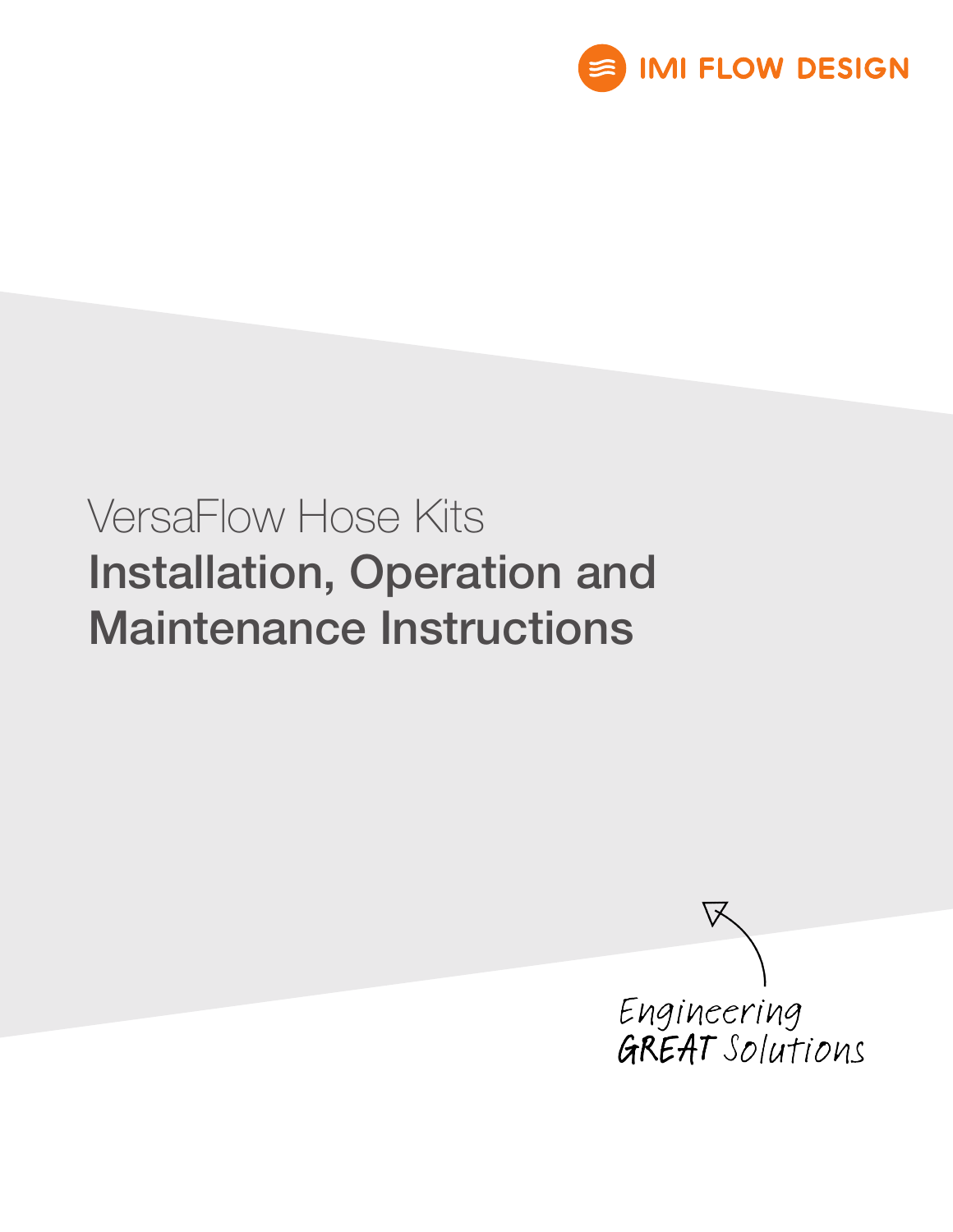# VersaFlow Hose Kits

# Typical Self-Balancing Hose Kit (Kit A)



# Typical Self-Balancing Hose Kit (Kit AC)



# Typical Venturi-Balancing Hose (Kit B)

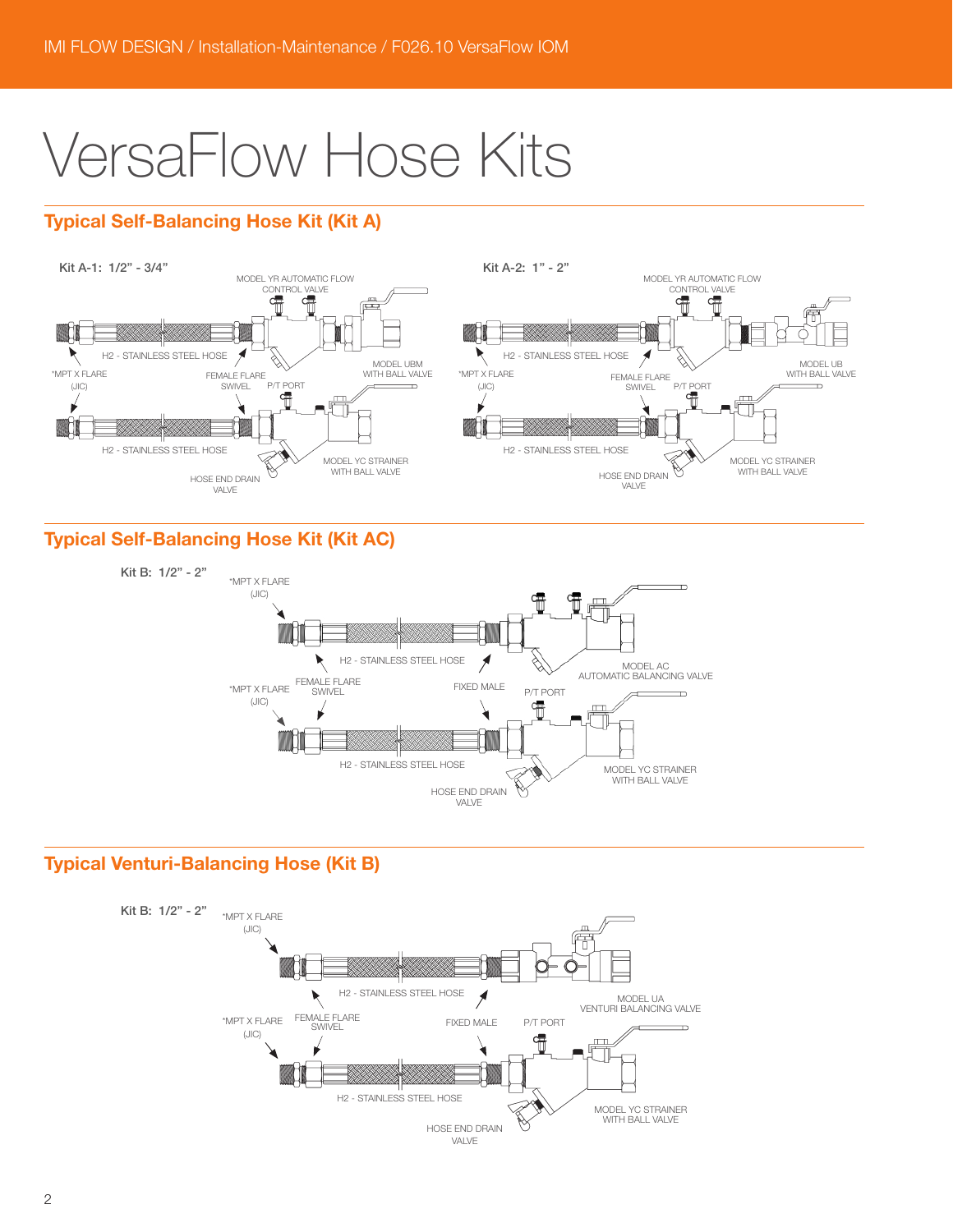# **Unpacking**

- 1. Using the "Bill of Material," verify that all components have been shipped. Your kit may be different than the typical ones shown above.
- 2. Check the unit tagging. Many times "Hose Kits" are not interchangeable. One 3/4" unit can be different from another 3/4" unit.

# Initial Piping and System Flushing

There can be dirt and debris in the system piping which should not be allowed to enter the coil strainer, the coil or the balancing valve. The use of aggressive cleaning and flushing agents should be avoided. The following steps for initially piping the "Hose Kits" will protect the coil, strainer and balancing valve from being contaminated during flushing.

1. Install the isolation (ball) valves and connectors for the heat pump. The ball valves are shipped with hand-tight connections.

A. When installing sweat connected valves, clean both copper tube and valve ends with emery cloth and apply flux uniformly. Use a damp cloth over the body of the valve as a heat sink to prevent overheating. Use soft solder and direct the flame alternately between the tubing and valve connection. Do not apply the flame directly to the center of the valve body because excessive heat can cause damage to the valve seals. Ball valves are to be placed in the closed position when soldering into place. After the solder begins to melt, remove flame and continue to apply solder until a ring forms completely around the circumference of the joint. Remove excess flux and solder while the joint is still hot.

B. P/T plugs, air vents and blowdown/drain valves are factory installed with "Loctite (R)" and will withstand soft solder temperatures when the valves are "heat-sinked." If these units should leak upon pressure test, remove and re-install with new sealant.

**Caution:** Do not tighten under fluid pressure.

C. Install the fitting adapters to the "Heat Pump." Hand-tighten the swivel nuts on the hose.

2. Hose Check List.

A. The hoses are shipped with the swivel connections hand-tight to simplify installation.

**B.** Do not bend hoses to a radius below the minimum bend radius shown for each hose.

Caution: If the hose assemblies have been stored below 40° F, or are being installed in these conditions, the minimum bend radius should be increased by 50% and care should be taken not to collapse the hose.

| Size<br>Hose   | $/ \cap$ "<br>$\sim$ | 3/4"                         |              | (4" | 101<br>$1/\mathcal{L}$ | $\bigcap$            |
|----------------|----------------------|------------------------------|--------------|-----|------------------------|----------------------|
| Radius<br>Min. | $\bigcap$ 33         | $+1033$<br>$1/\sqrt{2}$<br>∼ | $\bigcap$ 33 |     | $\sim$                 | $/ \cap$<br><u>_</u> |

C. Use the drawings below as a guide for proper installation. The hose may change in length 4% under pressure therefore, it is necessary to provide sufficient slack for expansion and contraction. Do not bend the hose across the face of the fitting as shown in figure 2, it may cut the inner tube.The use of proper angle adapters should be made to avoid sharp twists or bends in the hose.It is essential to maintain the bend radius on the installed hose at least equal to or greater than the recommended minimum bend radius to ensure proper flow path and for longer life of the hose. It is important to ensure the the flexible hose will not become twisted or kinked during installation. Swivel connections should be fastened only after the fixed connections have been fastened first. Also, after the swivel connections are tightened, it should be ensured that fixed connections are not tightened further as this may cause twisting and damage the hose. (See page 4)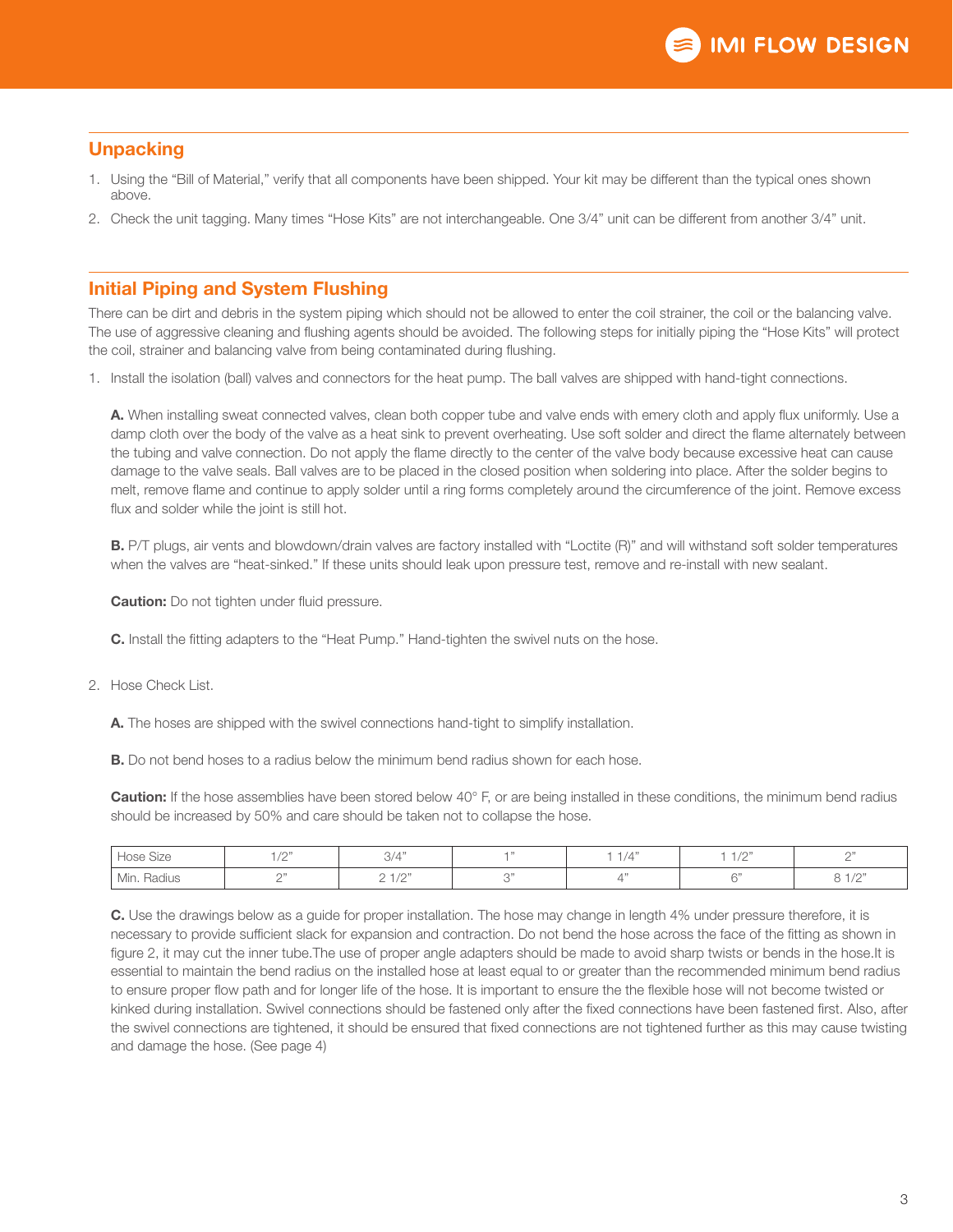# Initial Piping



# **Balancing**

There are four types of hose kits available: A, AC, B, and C. Each has a different balancing procedure.

#### Kit A- AC: Automatic Self-Balancing

- 1. The automatic flow control valve should be on the return side of the coil.
- 2. Check the flow arrow for proper direction.
- 3. The design GPM is shown on the unit label. This flow cannot be exceeded because the internal spring and piston of the flow cartridge maintain a constant flow regardless of inlet pressure.
- 4. To verify the flowing GPM, the differential pressure across the AutoFlow valve can be measured. The differential pressure (D.P.) should be higher than 2 psi and less than 32 psi (For 2-32 psi range). If it is not within these limits, see the Trouble-Shooting section. (A 5 - 60 psi range is also available which means the D.P. should be between those limits.)

#### Kit B: Venturi Manual Balancing

- 1. The venturi and throttling ball valve should be located on the return side of the coil.
- 2. The FlowSet venturi can measure the flow by measuring the differential pressure across the venturi taps.
- 3. The proper differential pressure (D.P.) is determined using the venturi flow chart in form F234. Example: 10 gpm required with a 'B" body and venturi #6, would have 69.7 inches of D.P.
- 4. Adjust the ball valve on the return side of the coil until the desired D.P. is read on the meter.
- 5. Loosen the nut on the top of the valve handle and advance the memory stop until it hits the valve body. Re-tighten the nut while holding the handle and memory stop in place.

#### Kit C: Manual P/T Balancing

- 1. The differential temperature or pressure is best measured with one instrument used alternately on the supply and return side.
- 2. A 10° F to 13° F is commonly considered the optimum differential temperature (ΔT) for a "Heat Pump" on the cooling cycle. Consult the Heat Pump manufacturer's instructions for the correct value.
- 3. Place the thermometer in the supply side P/T port. Allow time for the reading to stabilize and make sure its compressor is operating.
- 4. Place the same thermometer in the return side P/T port.
- 5. Adjust the return side ball valve slowly until the desired ΔT is achieved.
- 6. Loosen the nut on the top of the valve handle and advance the memory stop until it hits the valve body. Re-tighten the nut while holding the handle and memory stop in place.
- 7. Differential pressure balancing can be accomplished in the same manner as temperature. The proper differential pressure is determined by calculation using the Cv of the heat pump coil.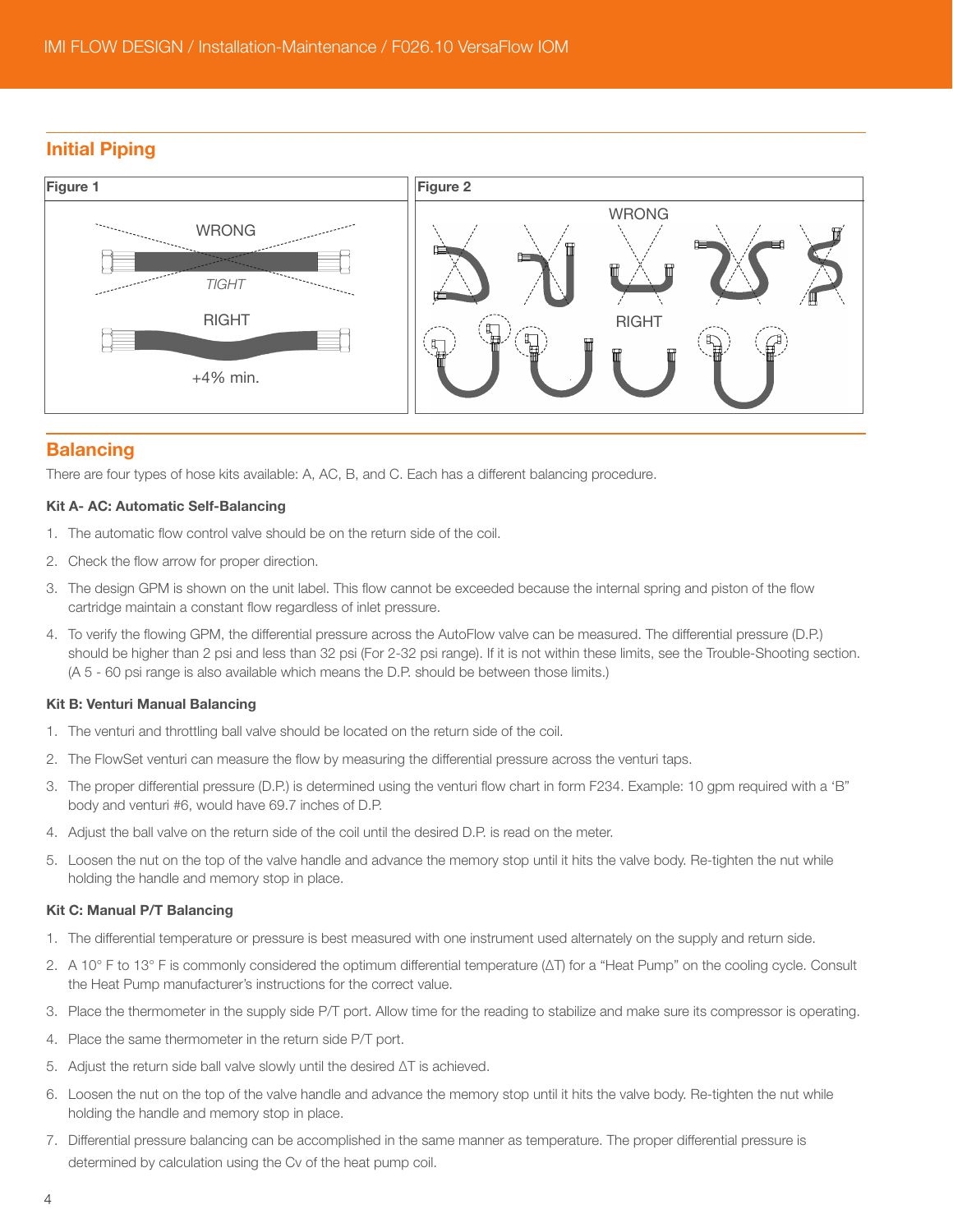# Operation Maintenance

- 1. Good maintenance practice dictates periodic hose inspections, typically when servicing other components such as motors, filters, etc. Look for small water leaks, residue, or discoloration on exterior braid or fittings. If a leak is detected, replace the hose. Do not attempt to repair it in the field. Caution: Introduction of chemicals into the loop may cause damage to the hose inner liner or stress corrosion cracks in the fittings. Consult a water treatment specialist before introducing chemicals, or call IMI Flow Design if you are unsure of how to proceed. (1-800-ASK-FLOW)
- 2. The inlet strainer should be checked or cleaned periodically. The time interval depends on experience and system conditions; every six months to two years is typical.

a. Back-flushing an inline or Y-strainer is accomplished by closing the supply ball valve and opening the blowdown valve. Usually ten seconds is enough to clean the strainer. Close the blowdown and open the supply valve to put the unit back into service.

b. Blowing down a Y-strainer is common, but the best method is back-flushing as described above.

c. The strainer may have to be manually cleaned if back-flushing fails to remove the debris. Shut-off the supply and return valves; drain the coil; remove, clean and replace the strainer basket; open the ball valves and vent the air from the coil.

# **Troubleshooting**

#### **Possible Cause Cause Construction** Possible Solution

#### PROBLEM: Low Water Flow

| Strainer clogged      | Back-flush or manually clean the coil strainer.                                                                                                              |
|-----------------------|--------------------------------------------------------------------------------------------------------------------------------------------------------------|
| Wrong location        | Make sure the hose kit is in the proper location with the correct GPM.                                                                                       |
| Low system pressure   | If possible, check the pressure at the hook-up supply and return valves. The drop<br>through the coil and ATC valve may be too large for the available head. |
| Balance valve plugged | The AutoFlow valve may have debris. Remove cartridge, clean and replace.                                                                                     |

#### PROBLEM: High Water Flow

| Wrong location                   | Make sure the hose kit is in the proper location with the correct GPM.                                                                                                                                                                                                                                          |
|----------------------------------|-----------------------------------------------------------------------------------------------------------------------------------------------------------------------------------------------------------------------------------------------------------------------------------------------------------------|
| Improper balance of manual valve | Measure the flow through the AccuSetter venturi and re-balance the coil.                                                                                                                                                                                                                                        |
| System pressure too high         | Check the differential pressure across the AutoFlow valve. If for 2-32 psi, the differetial<br>pressure is larger than 32 psi, close the return side ball valve until the difference is less<br>than 32 psi. The spring range on the cartridge could be changed to 5 - 60 which will also<br>solve the problem. |
| AutoFlow valve backward          | Check the flow arrow and reverse valve if necessary.                                                                                                                                                                                                                                                            |

#### PROBLEM: Noise or Vibration

| Solenoid shut-off valve is causing<br>"water hammer" | The solenoid valve may be closing too quickly, causing water hammer. Use a slower<br>acting valve.                        |  |
|------------------------------------------------------|---------------------------------------------------------------------------------------------------------------------------|--|
| Water noise                                          | Check the hose kit size versus the ASHRAE recommended<br>sizes in F318, page 9. Use a larger size if necessary.           |  |
| AutoFlow valve clicking or noisy                     | Check the Delta P across the regulator and it may be necessary to replace the cartridge<br>with a different spring range. |  |
|                                                      | Make sure the air is purged from the system. Air can cause a clicking noise.                                              |  |